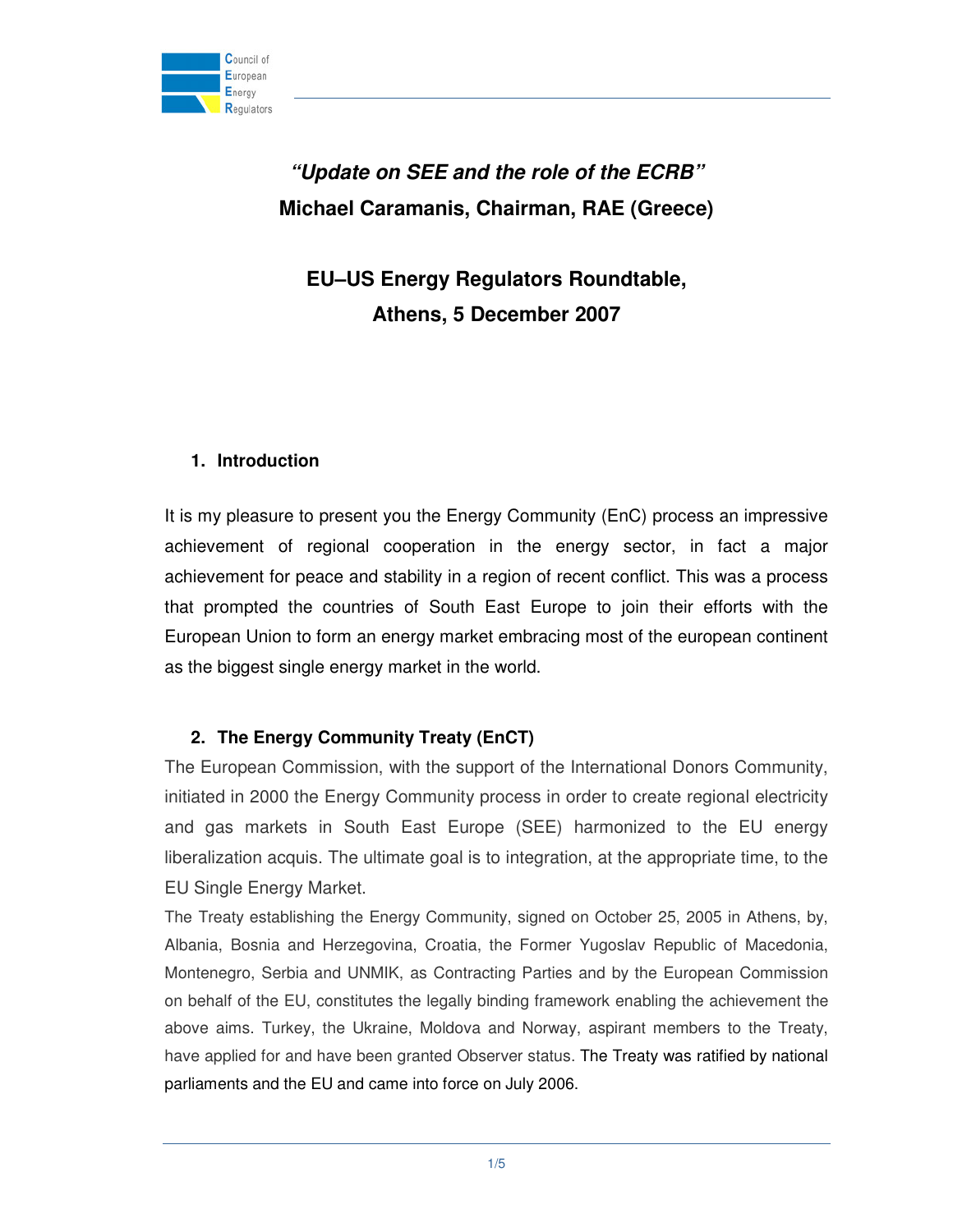

The Treaty assigns to the European Commission the important role of co-ordinator of the Energy Community activities. Significant, in fact unique, is the Treaty provision (under its Title III) that obliges seven EU countries (Austria, Bulgaria, Greece, Hungary, Italy, Romania, Slovenia) naturally integrated or directly affected by the functioning of the gas and electricity markets of the Contracting Parties, to implement Measures including in particular the establishment of a single mechanism for the cross-border transmission of electricity and transportation of gas. Such provision recognizes the strong link between energy flows and markets not only within SEE but also with the rest of Europe.

The introduction of radical changes envisioned by the Treaty is accompanied by the mandate to address the social consequences associated with these changes such as the protection of economically vulnerable citizens. This was a result of fundamental lessons learned during the 50-year old process of European integration. On October 18, 2007 an MOU was signed to this effect by the Ministers and the European Commission

The Treaty stipulates the political and legal commitment to introduce to the regional SEE energy market a structured reform based on European energy market rules promoting, among others, competition and environmental protection. To this end, appropriate regional regulatory oversight is strongly supported by international donors such as USAID, CIDA, the World Bank and EBRD who have committed substantial financial resources and expertise to assist in national and regional institutions building and infrastructure development.

At this point we can make a credible claim that the Treaty has **created the largest internal energy market in the world** by integrating in a single trading block the 27 members of the European Union and its neighbours in South East European under a common legal regulatory framework that promotes energy trade and competition**.**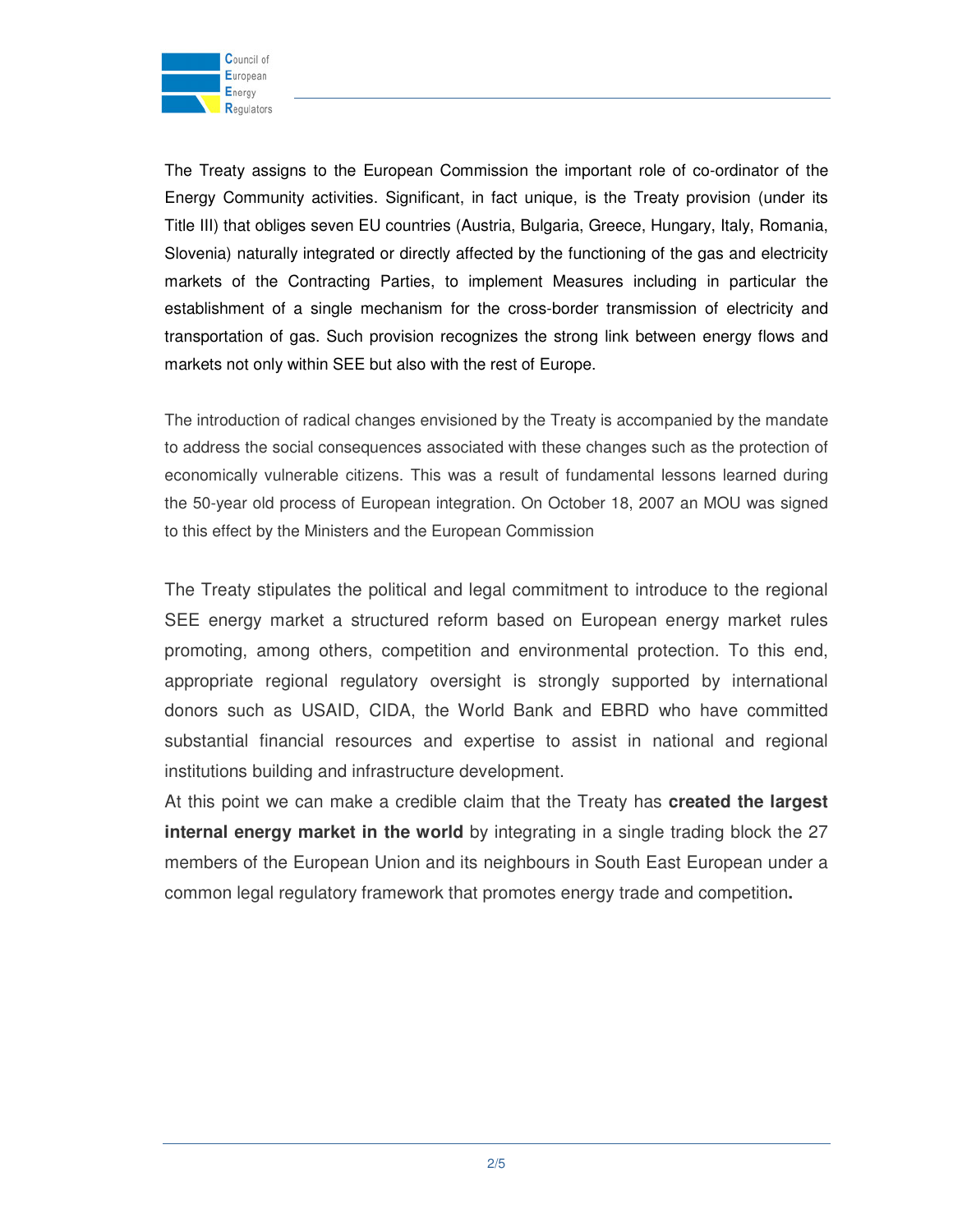

Strong regional Institutions have been established to oversee and implement the process. The Ministerial Council, supported by the Permanent High Level Officials Group ensures that Treaty objectives are attained. The Energy Community Regulatory Board (the ECRB) has both advisory and decision authority to the extent empowered by the Ministerial Council, The Athens Forum for Electricity and the, recently inaugurated, Maribor Forum for Gas, bring together all interested stakeholders and have an advisory role in the Energy Community, similar to that of the Florence and Madrid Fora in the EU. The Energy Community Secretariat (ECS) supports the European Commission and the Energy Community Institutions to carry out their tasks under the Energy Community process and to serve as a monitoring institution.

## **3. Regulatory Cooperation within the Energy Community : The ECRB**

The Energy Community has placed particular emphasis on the regulatory aspect of the regional cooperation, promoting the concept of **independent regulation** as a prerequisite for market orientated reforms in the energy sector. I would like therefore to draw your attention to the Energy Community Regulatory Board and its unique role within the Energy Community Process.

The Energy Community Regulatory Board is a regional institution composed by representatives from the seven energy regulatory authorities of the signatory Balkan countries. The ECRB President is elected from signatory Balkan country representatives while the European Commission acts as the ECRB permanent Vice President assisted by ERGEG and representatives of EU country regulatory authorities that have expressed their specific interest in the Energy Community process. Treaty procedures recognize these representatives of EU country regulatory authorities as Participants. Regulators from Observer countries may be invited to be present in ECRB meetings on an ad Hoc basis.

The role of the ECRB as defined in the Treaty is advisory on statutory, technical and regulatory rules. The Treaty also provides the ECRB with the competence to issue recommendations on cross border issues, and, If so empowered by the Ministerial Council, to decide binding Measures.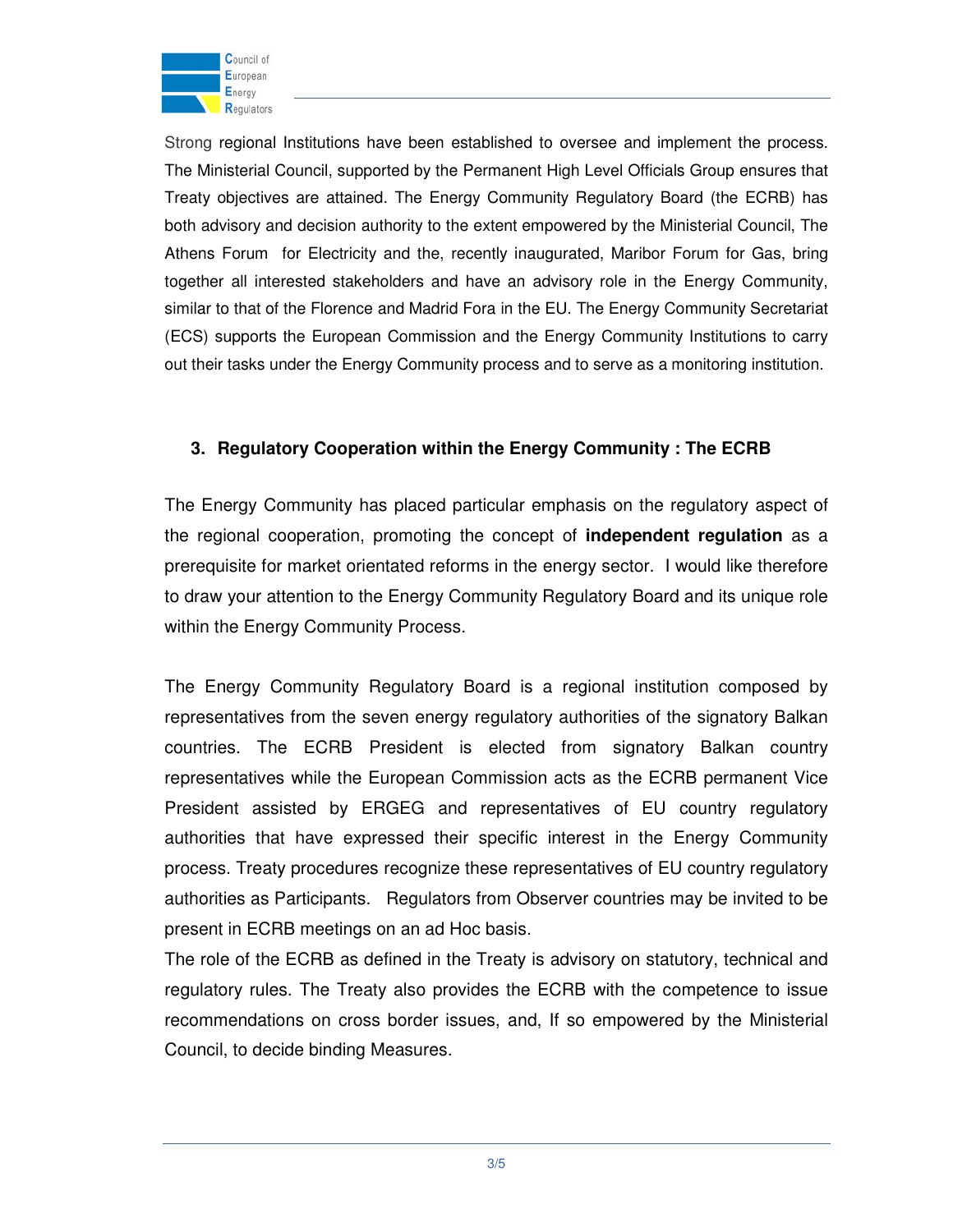

The ECRB became fully functional in early 2007 and its General Assembly meets in Athens where it has met to date four times. The ECRB has proposed and approved its Rules of Procedure, and has established three already functioning Working Groups on Electricity, Gas, Institutional and Social Issues.

Under Treaty provisions, a dedicated ECRB Secretariat has been established within the EC Secretariat to support the work of the ECRB and its working groups, and to enhance its independence. The ECRB secretariat has its own head and staff of experienced regulatory experts.

The ECRB **draws on the experience of regulatory cooperation in the EU** to facilitate **coordination** and cooperation of EC regulatory authorities, and works methodically towards the creation of a single regulatory space throughout the Energy Community.

At this stage, work has focused on the development of regional market regulatory principles, in particular for long distance gas transit infrastructure, intra-regional cross-border trade and market monitoring and benchmarking. Considerable progress has been made with the active involvement of TSOs and the cooperation of Traders in the establishment of a regional coordinated flow based congestion management mechanism whose the dry-run phase has being operating for over a year, and the creation of a regional Coordinated Auction Office is now within sight. A gas market benchmarking interim report was also completed recently. Considerable work on the regulation of new long distance gas transit infrastructures has provided the foundation of EU Guidelines that shall be applicable also to the Energy Community. Moreover, issues such as access to energy resources, creation of new regional infrastructure and alternative gas transportation routes incorporating environmental and social concerns, have been part of the broader agenda of the ECRB in its first four meetings and addressed by its working groups.